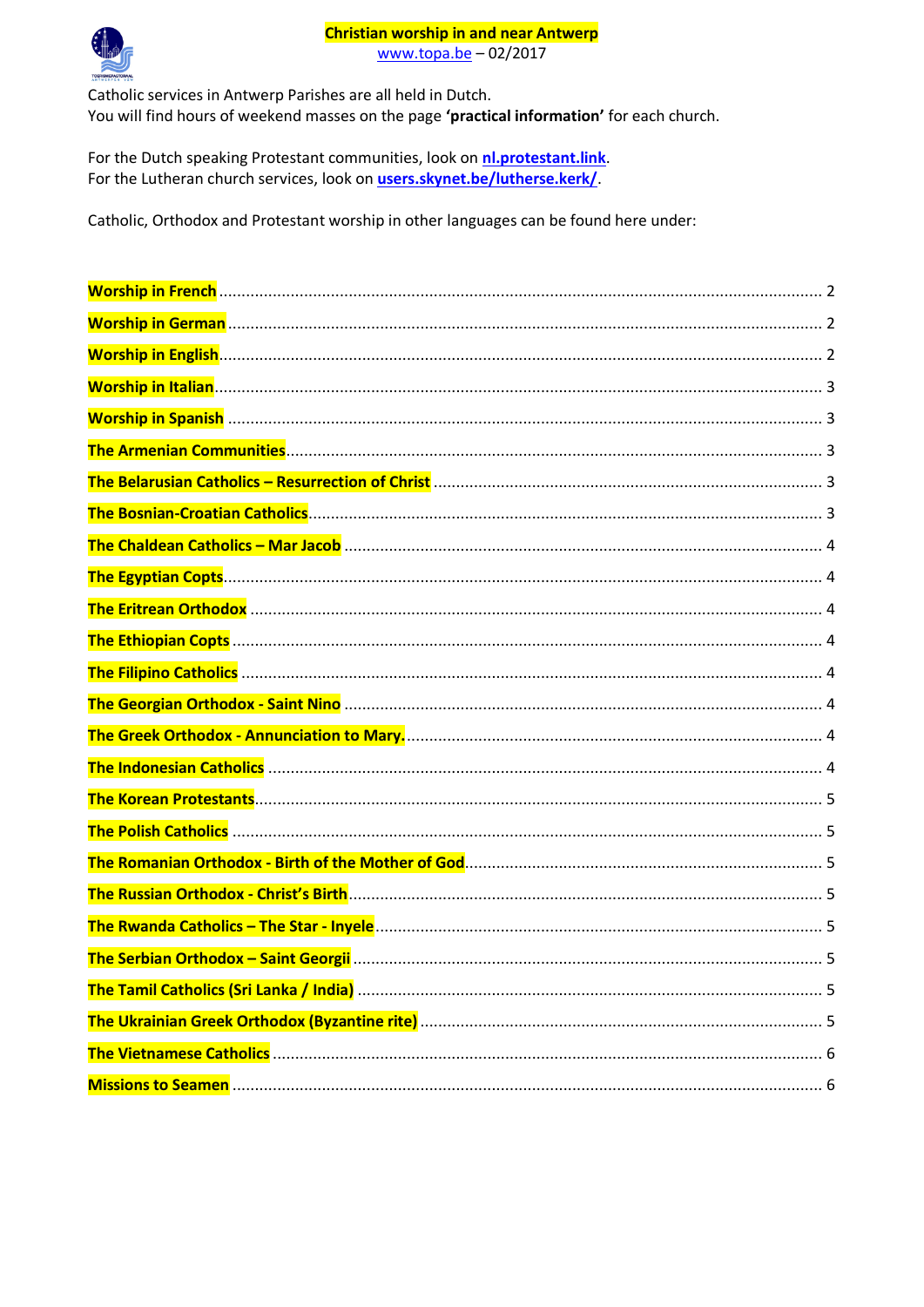# **Christian worship in and near Antwerp**





#### <span id="page-1-0"></span>**French-African Catholic Community in Antwerp CAFCA**

| Where   | Saint Walpurgis Church, Volkstraat 41, 2000 Antwerpen                      |
|---------|----------------------------------------------------------------------------|
| When    | Every Saturday at 18h30 (in French with African songs) Doors open at 18h00 |
| Contact | cafca afca@yahoo.fr                                                        |

## <span id="page-1-1"></span>**Worship in German**

### **There are no Catholic Services in German for the moment in Antwerp.**

### **German Evangelical Church Province of Antwerp DEGPA**

- Every 2<sup>nd</sup> and 4<sup>th</sup> Sunday of the month at 10:00 in the Saint Damian Church (Theologisch en Pastoraal Centrum / TPC), Groenenborgerlaan 148, 2020 Antwerpen.
- Every  $1^{st}$  and  $3^{rd}$  Sunday of the month in the Chapel of the Saint Odrada Church, 2400 Mol-Millegem, Lindeplein 2. Please check on **[www.degpa.be](http://www.degpa.be/)** under "Termine" for summer schedule.

Contact **[degpa@skynet.be](mailto:degpa@skynet.be)** Website **[www.degpa.be](http://www.degpa.be/)**

# <span id="page-1-2"></span>**Worship in English**

#### **Antwerp Cathedral**

| Handschoenmarkt 1, 2000 Antwerpen |
|-----------------------------------|
| Every Saturday at 17:00           |
| info@dekathedraal.be              |
| www.dekathedraal.be               |
|                                   |

#### **Holy Family Parish**

| Where   | Don Bosco Chapel, Fortbaan 79, 2900 Schoten   |                            |
|---------|-----------------------------------------------|----------------------------|
| When    | Every Sunday at 10:30 from September to June. |                            |
| Contact | contact page on the website                   | frans.peerlinck@scarlet.be |
| Website | www.holyfamilyantwerp.org                     |                            |

#### **Anglophone African Catholic Community Antwerp AACCA**

| Where   | Onze Lieve Vrouw Boodschap Parochie                                                  |
|---------|--------------------------------------------------------------------------------------|
|         | Canadalaan 103, 2030 Luchtbal, Antwerpen                                             |
| When    | Every Sunday at 12:00                                                                |
|         | Every $3^{rd}$ Sunday at 10:30 in communion with all communities sharing this church |
| Contact | uzoma390@gmail.com                                                                   |

#### **Anglican (Episcopalian) Church**

- Where St. Boniface, Grétrystraat 39, 2018 Antwerpen. When Tuesday: Eucharist at 19:00 Thursday/Saturday/Sunday: Eucharist at 10:30. Sunday Holy Communion (BCP) at 09:00
- Contact **[info@boniface.be](mailto:info@boniface.be)**
- Website **[www.boniface.be](http://www.boniface.be/)**

### **International Protestant Church in Antwerp:**

Where Antwerp International School. Veltwijcklaan 180, 2180 Ekeren. When Sunday at 10:45 Contact **[aipchurch@telenet.be](mailto:aipchurch@telenet.be)**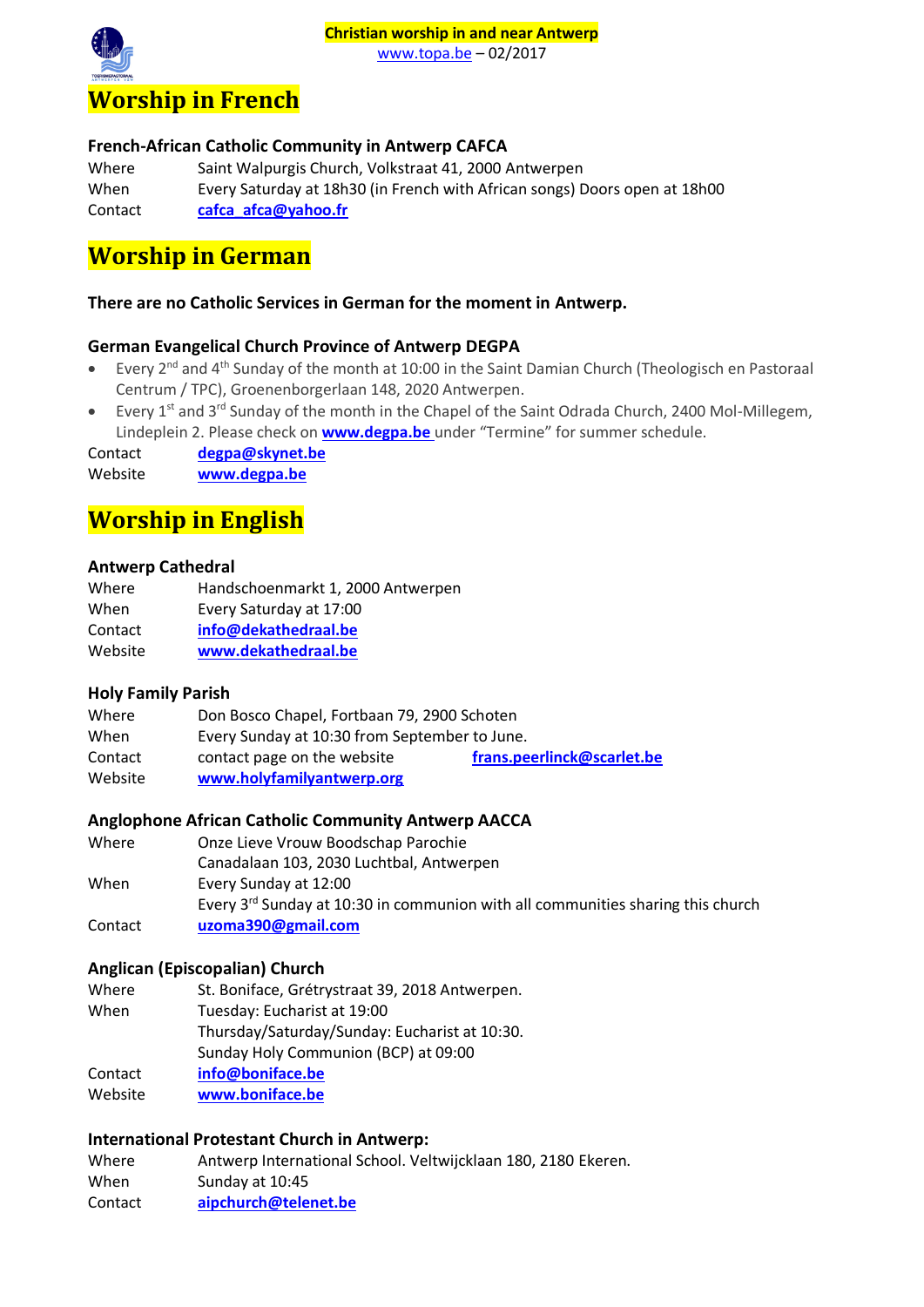

**Christian worship in and near Antwerp** [www.topa.be](http://www.topa.be/) – 02/2017

Website **[www.aipchurch.org](http://www.aipchurch.org/)**

## <span id="page-2-0"></span>**Worship in Italian**

**There are no Catholic Services in Italian for the moment in Antwerp.**

## <span id="page-2-1"></span>**Worship in Spanish**

### **Spanish and South-American Community**

Where Saint Catharina Church, St.-Catharinaplein, 2020 Antwerpen when Every Sunday at 12:00 contact +32 (0) 486 91 25 14 **[hmamiriam04@hotmail.com](mailto:hmamiriam04@hotmail.com)**

### **South-American Community (Chile)**

Where Don Bosco Chapel, Lange Stuivenbergstraat 74, 2000 Antwerpen When Every  $1^{st}$  Sunday of the month at 17:30 Contact +32 (0) 486 91 25 14 **[hmamiriam04@hotmail.com](mailto:hmamiriam04@hotmail.com)**

### <span id="page-2-2"></span>**The Armenian Communities**

#### **Armenian Apostolic Church:** Orthodox rite

| Where   | Saint-Willibrord Church, Pastorijstraat 39 2060 Antwerpen. |                        |
|---------|------------------------------------------------------------|------------------------|
| When    | $2st$ Sunday of each month at 15:30                        |                        |
| Contact | zadik.avedikian@yahoo.fr                                   | noy.anvers@hotmail.com |
| Website | www.armencom.be/hy/kerk                                    |                        |

### **Armenian Evangelic Church**

| Where  | Saint-Franciscus Xaverius Church Collegelaan 36 2140 Borgerhout |
|--------|-----------------------------------------------------------------|
| When   | Sunday from 14:30 till 17:0                                     |
| Pastor | Serge Pachaian, Grootveld 16 1200 Brussel +32 (0) 2 772 44 52   |

## <span id="page-2-3"></span>**The Belarusian Catholics – Resurrection of Christ**

#### **Greek Catholics of Mozarabic rite**

| Where   | Sacred Heart Church, Lange Beeldekensstraat 20, 2060 Antwerpen |
|---------|----------------------------------------------------------------|
| When    | Every Sunday at 12:15                                          |
| Contact | yvan.moiseitsiik@pandora.be                                    |

## <span id="page-2-4"></span>**The Bosnian-Croatian Catholics**

<span id="page-2-5"></span>Where Our Lady of the Sacred Heart (Stenenbrug), Te Boelaerlei 11, 2140 Borgerhout When Every Sunday at 16:00 (Holy Mass and catechesis) not in august Contact **[leo.bernaerts@skynet.be](mailto:leo.bernaerts@skynet.be)**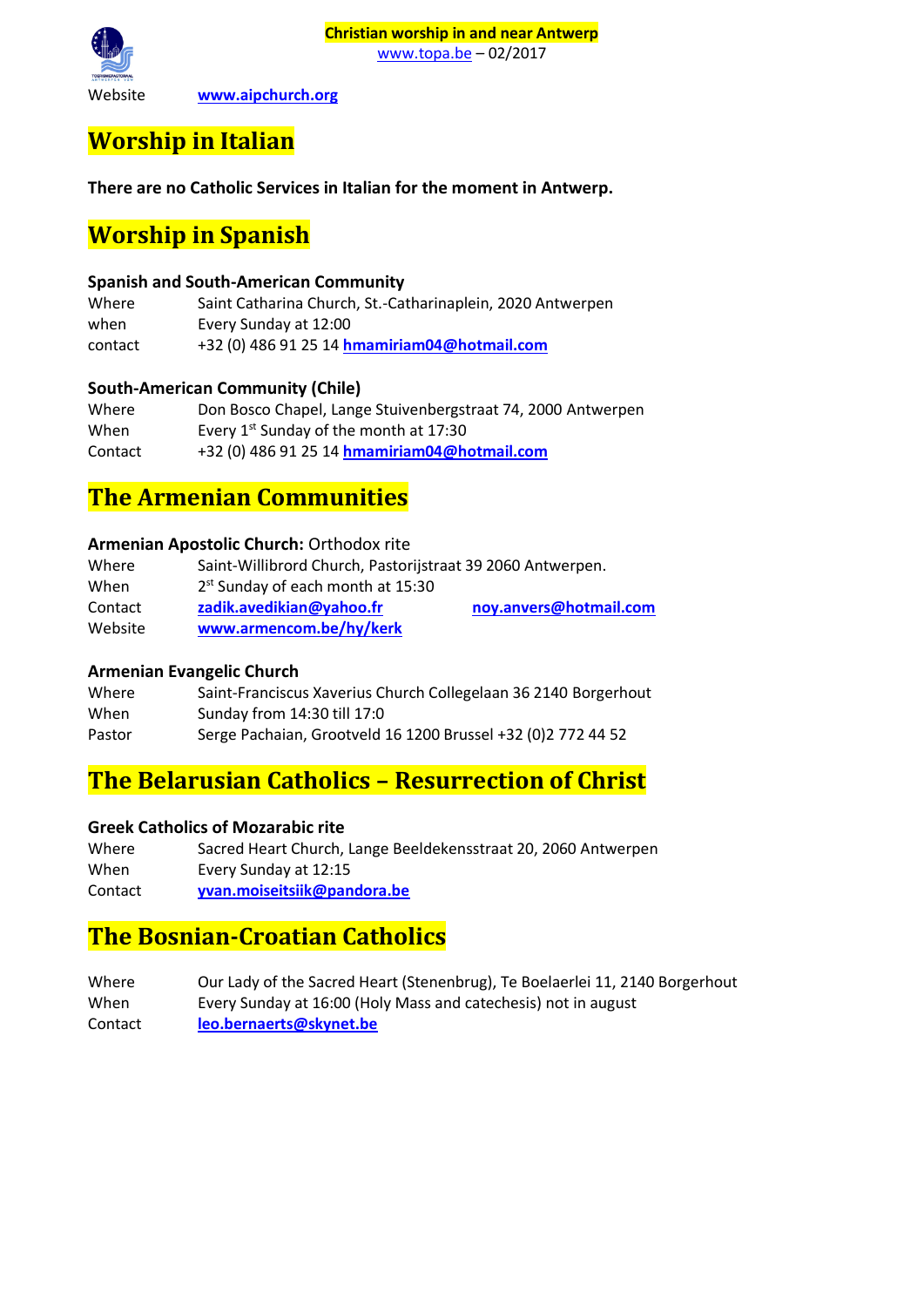

[www.topa.be](http://www.topa.be/) – 02/2017

## **The Chaldean Catholics – Mar Jacob**

| Where   | Saint Eligius church, Van Helmontstraat 23, 2060 Antwerpen |                     |
|---------|------------------------------------------------------------|---------------------|
| When    | Every Subday at 12:00                                      |                     |
| Contact | Mar.jacob.ckk@gmail.com                                    | paulussati@yahoo.de |

## <span id="page-3-0"></span>**The Egyptian Copts**

| Where   | Saint Marcus, Cameliastraat 5, 2600 Berchem                  |                        |  |
|---------|--------------------------------------------------------------|------------------------|--|
| When    | Every Tuesday from 09:00 to 14:00 (Eucharist and catechesis) |                        |  |
|         | Saturday 07:00 - 07:30                                       |                        |  |
| Contact | st.mark@coptorthodoxchurchbelgium.com                        |                        |  |
| Website | www.coptorthodoxchurchbelgium.com                            | ehab.soror@hotmail.com |  |

## <span id="page-3-1"></span>**The Eritrean Orthodox**

| Where   | Saint Antonius Church, Paardenmarkt 107, 2000 Antwerpen   |                         |
|---------|-----------------------------------------------------------|-------------------------|
| When    | Every 2 weeks on Sunday $11:00 - 15:00$ . No fixed scheme |                         |
| Contact | ftesfit@gmail.com                                         | iseyas.habtay@gmail.com |

## <span id="page-3-2"></span>**The Ethiopian Copts**

| Where   | Saint Damian Church (Theologisch en Pastoraal Centrum / TPC), |                     |
|---------|---------------------------------------------------------------|---------------------|
|         | Groenenborgerlaan 148, 2020 Antwerpen.                        |                     |
| When    | $1st$ and $3rd$ Sunday of the month at 08:00                  |                     |
| Contact | frmezgebukf@outlook.com                                       | eotcsta24@gmail.com |

## <span id="page-3-3"></span>**The Filipino Catholics**

Where St.-Franciscus, Bredabaan 547, 2170 Merksem When Every Sunday at 13:00 Contact **[jorgedybago@yahoo.com](mailto:jorgedybago@yahoo.com)**

## <span id="page-3-4"></span>**The Georgian Orthodox - Saint Nino**

Where Crypt Our Lady in the Snow, Laar 50, 2140 Borgerhout Contact **[dekanozidaviti@gmail.com](mailto:dekanozidaviti@gmail.com)**

## <span id="page-3-5"></span>**The Greek Orthodox - Annunciation to Mary.**

| Where   | Jan van Gentstraat 5, 2018 Antwerpen              |
|---------|---------------------------------------------------|
| When    | Saturday 19:00; Sunday 10:00 - 12:00; Week 09:00. |
| Contact | angeloskamalidis@hotmail.com                      |

## <span id="page-3-6"></span>**The Indonesian Catholics**

| Where   |                                          | Parish meeting room under the church of the Jesuits: Collegelaan 36, 2140 Borgerhout |
|---------|------------------------------------------|--------------------------------------------------------------------------------------|
| When    | Every $4th$ Sunday of the month at 11:15 |                                                                                      |
| Contact | thoms hendriks@yahoo.com                 | lan.kartawiadi@gmail.com                                                             |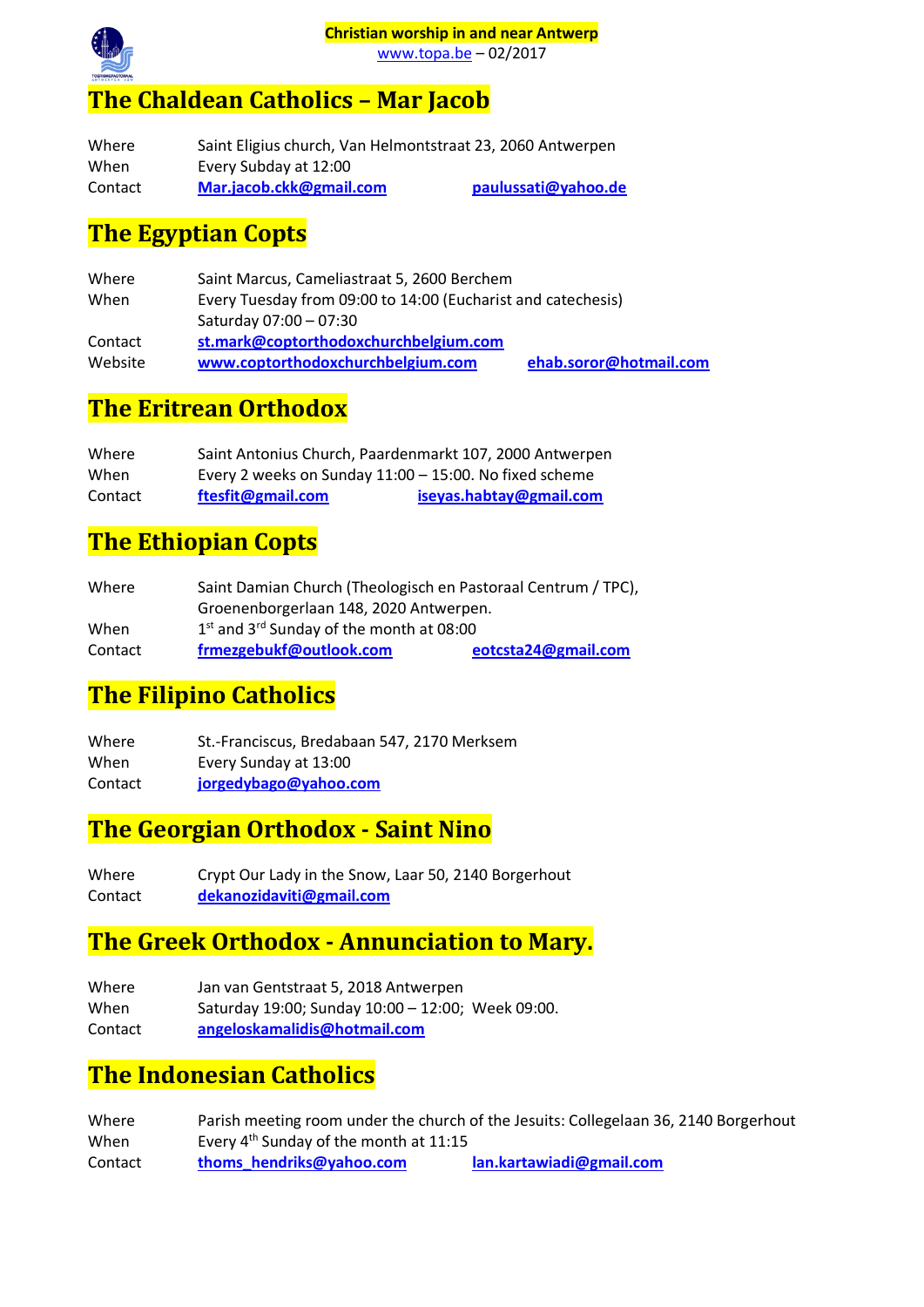

## <span id="page-4-0"></span>**The Korean Protestants**

| Where   | Winter chapel St.-Antonius, Paardenmarkt 107, Antwerpen |
|---------|---------------------------------------------------------|
| When    | Every Sunday 18:30                                      |
| Contact | guyhwan66@hotmail.com                                   |

### <span id="page-4-1"></span>**The Polish Catholics**

| Where<br>When | Saint Theresia Church, Grote Steenweg 650, 2600 Berchem<br>Every Saturday at 18:30<br>Every Sunday at 09:00 and 13:00 (the $3^{rd}$ Sunday of the month at 09:00 only) |
|---------------|------------------------------------------------------------------------------------------------------------------------------------------------------------------------|
| Contact       | marzena.emaus@gmail.com                                                                                                                                                |
| Where         | Saint Francis church (Capuchins), Ossenmarkt 14, 2000 Antwerpen                                                                                                        |
| When          | Every Sunday at 09:30, 12:15 and 17:00                                                                                                                                 |
| Contact       | marcinderdziuk@gmail.com                                                                                                                                               |

### <span id="page-4-2"></span>**The Romanian Orthodox - Birth of the Mother of God**

| Where   | Our Lady of the Rosary, Heistraat 319; 2610 Wilrijk |
|---------|-----------------------------------------------------|
| Contact | prgeorge@biserica.be                                |
| Website | www.biserica.nl                                     |

### <span id="page-4-3"></span>**The Russian Orthodox - Christ's Birth**

| Where   |                | Saint Joseph Church, Loosplaats. (Charlottelei 3a Antwerpen) |
|---------|----------------|--------------------------------------------------------------|
| When    |                | Saturday Vigil 18:00. Sunday Divine Liturgy 10:00            |
| Contact | px@ruskerk.be  | artim.alamarin@gmail.com                                     |
| Website | www.ruskerk.be |                                                              |

### <span id="page-4-4"></span>**The Rwanda Catholics – The Star - Inyele**

Where Saint John evangelist, Sint-Mattheüsstraat 41, 2140 Borgerhout

## <span id="page-4-5"></span>**The Serbian Orthodox – Saint Georgii**

| Where      | Lageweg 121, 2660 Hoboken |
|------------|---------------------------|
| $C$ antast | milanziyan04@qmail.com    |

Contact **[milanzivan94@gmail.com](mailto:milanzivan94@gmail.com)**

Website **[www.spvz.be](http://www.spvz.be/)**

## <span id="page-4-6"></span>**The Tamil Catholics (Sri Lanka / India)**

Where Saint Joseph, Boekenberglei 207, 2170 Merksem Contact **[abiabraham05@gmail.com](mailto:abiabraham05@gmail.com)** 

### <span id="page-4-7"></span>**The Ukrainian Greek Orthodox (Byzantine rite)**

| Where   | Saint Andrew Church, Sint-Andriesstraat 7, 2000 Antwerpen |                     |
|---------|-----------------------------------------------------------|---------------------|
| When    | Every Sunday at 12:30                                     |                     |
| Contact | lyubomyrmovchan@yahoo.com                                 | pavliy_ihor@mail.ru |